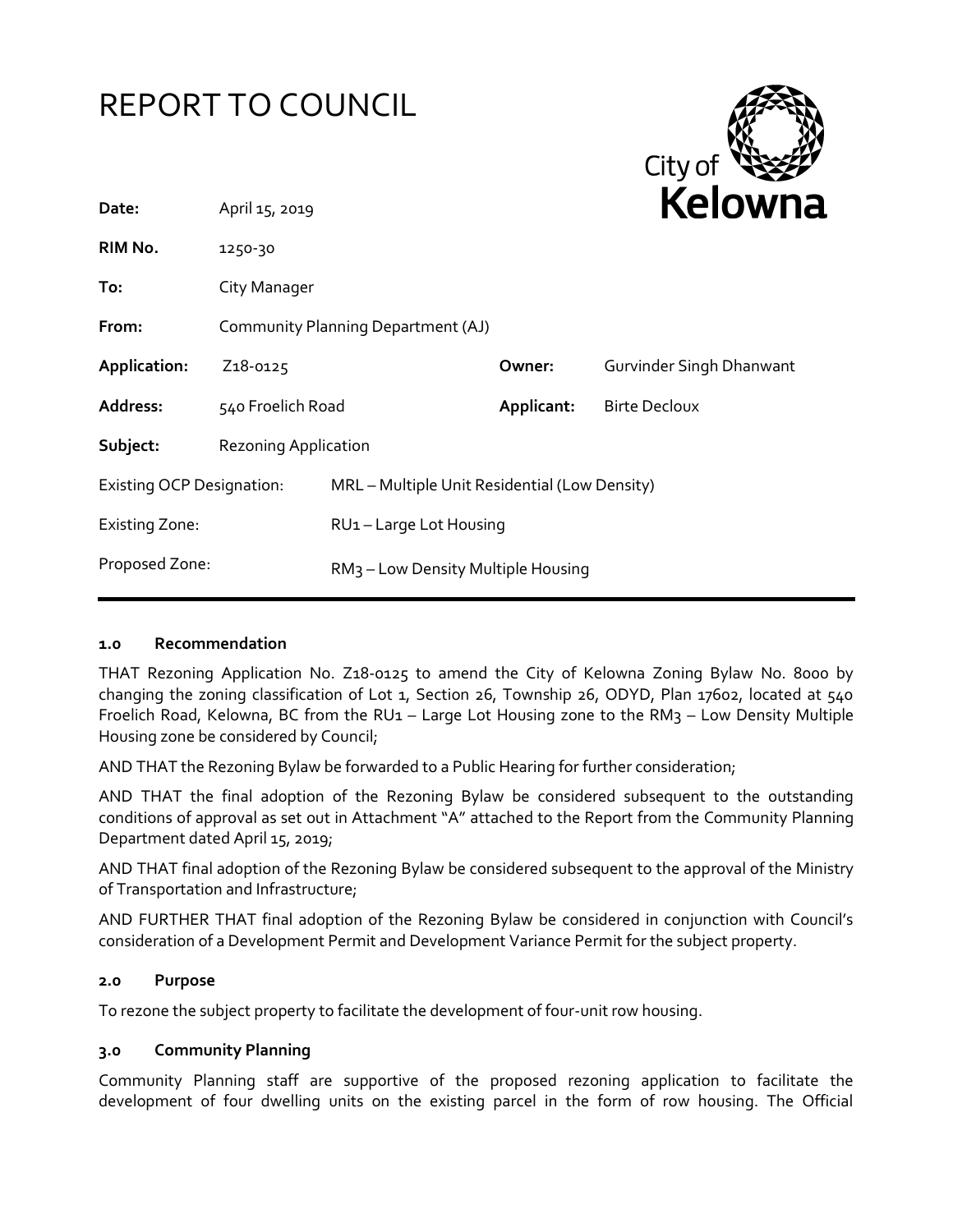Community Plan (OCP) Future Land Use designation of the subject property is MRL – Multiple Unit Residential (Low Density), which is consistent with building forms including townhouses, garden apartments, and buildings containing three or more units such as proposed in this application.

Council Policy No. 367 with respect to public consultation was undertaken by the applicant.

# **4.0 Proposal**

# 4.1 Background

Currently, the subject property has an existing single family dwelling, which would be demolished to allow for the construction of the four-unit row housing project.

## 4.2 Project Description

The applicant has provided a conceptual site plan for a four-unit residential row housing development. To meet the parking requirement of two parking stalls per unit, each row house is proposed to have a one car garage and one parking stall provided in tandem. Staff are currently working with the applicant on a number of items to be addressed prior to proceeding with the Development Permit and Development Variance Permit application, including road dedications that are required on both Froelich Road and Leathead Road. This application is currently tracking a variance to the number and widths of driveways, as well as a potential variance to the west side yard setback to allow for longer driveways.

## 4.3 Site Context

Adjacent land uses are as follows:

| Orientation | Zoning                              | <b>Land Use</b>        |
|-------------|-------------------------------------|------------------------|
| North       | RU <sub>1</sub> – Large Lot Housing | Single Family Dwelling |
| East        | RU <sub>1</sub> – Large Lot Housing | Single Family Dwelling |
| South       | RU <sub>1</sub> – Large Lot Housing | Single Family Dwelling |
| West        | RU <sub>1</sub> – Large Lot Housing | Single Family Dwelling |

## **Subject Property Map:** 540 Froelich Road